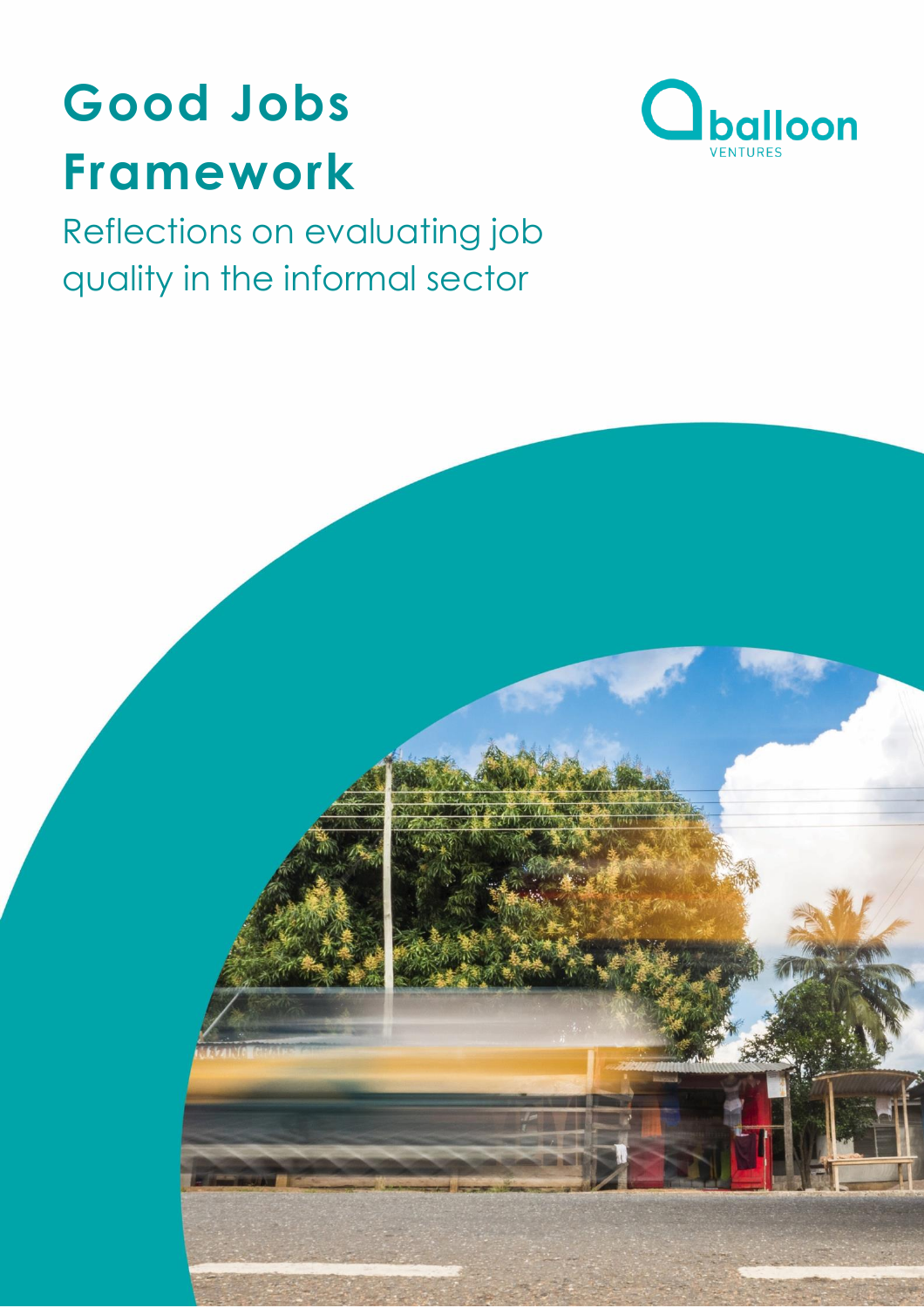

# **Introduction**

Balloon Capital is an emerging market micro equity fund building the SMEs of tomorrow in Kenya and Uganda. Whereas other impact funds focus on enterprises creating impact through their products and services – think clean energy, sanitation, healthcare – our primary focus is on the businesses themselves and the creation of "good jobs" within them. Emerging economies are dominated by informal employment. The statistics are striking. In Kenya, for example, 78% of people are employed in the informal sector doing work that is typically low wage, unstable, and often unsafe.

This informality deprives workers of the benefits of economic development. For example, unsafe jobs will result in a workforce that is injured, ill, or unable to keep up with the demands of work in a sustainable manner. Similarly, without secure employment a worker cannot save and invest in education, healthcare, and better housing. Without a degree of stability, they will be unable to take the long term view and plan for better outcomes in the future. This, in turn, reduces the likelihood of their children fulfilling their potential, and the cycle of poverty and disadvantage continues.

The benefits of economic development are only unlocked through "good jobs". A "good job" offers the income, stability and safety needed to escape poverty. Therefore, a key nuance to our approach is the creation of decent work rather than the typical work conditions that dominate the informal sector. Through building SMEs that offer "good jobs", we contribute to rising productivity and wellbeing, enabling workers to truly gain the benefits of economic development. In this paper, we outline what decent work means to us, why it is important, and how we measure progress towards creating "good jobs".

Regardless of what is enshrined in legal requirements on formal or informal businesses, we believe there are certain minimum standards that all enterprises should strive for with regards to promoting "good jobs". These fall under four areas:

- 1. Protection of human rights at work
- 2. Conditions of employment
- 3. Health and safety at work
- 4. Training and development
- 5. Business registration

This is a complicated and continuously evolving process and so the document represents our current (rather than final) thinking on the matter.

We have drawn inspiration from the [ISO 26000](https://www.iso.org/iso-26000-social-responsibility.html) (social responsibility), and the United [Nations Global Compact.](http://www.unglobalcompact.org.uk/the-ten-principles/) Whereas these tools were aspirational in changing the conceptual understanding of what 'good jobs' should look like, this document is aspirational in a practice sense. Our focus is narrower, based on our experience with informal sector entrepreneurs in Kenya and Uganda. It is describes what we see as attainable goals to move the needle in attempting to change attitudes, behaviours and outcomes.

We will use and develop this document to build a framework and set of standards by which to evaluate and support the businesses that we fund.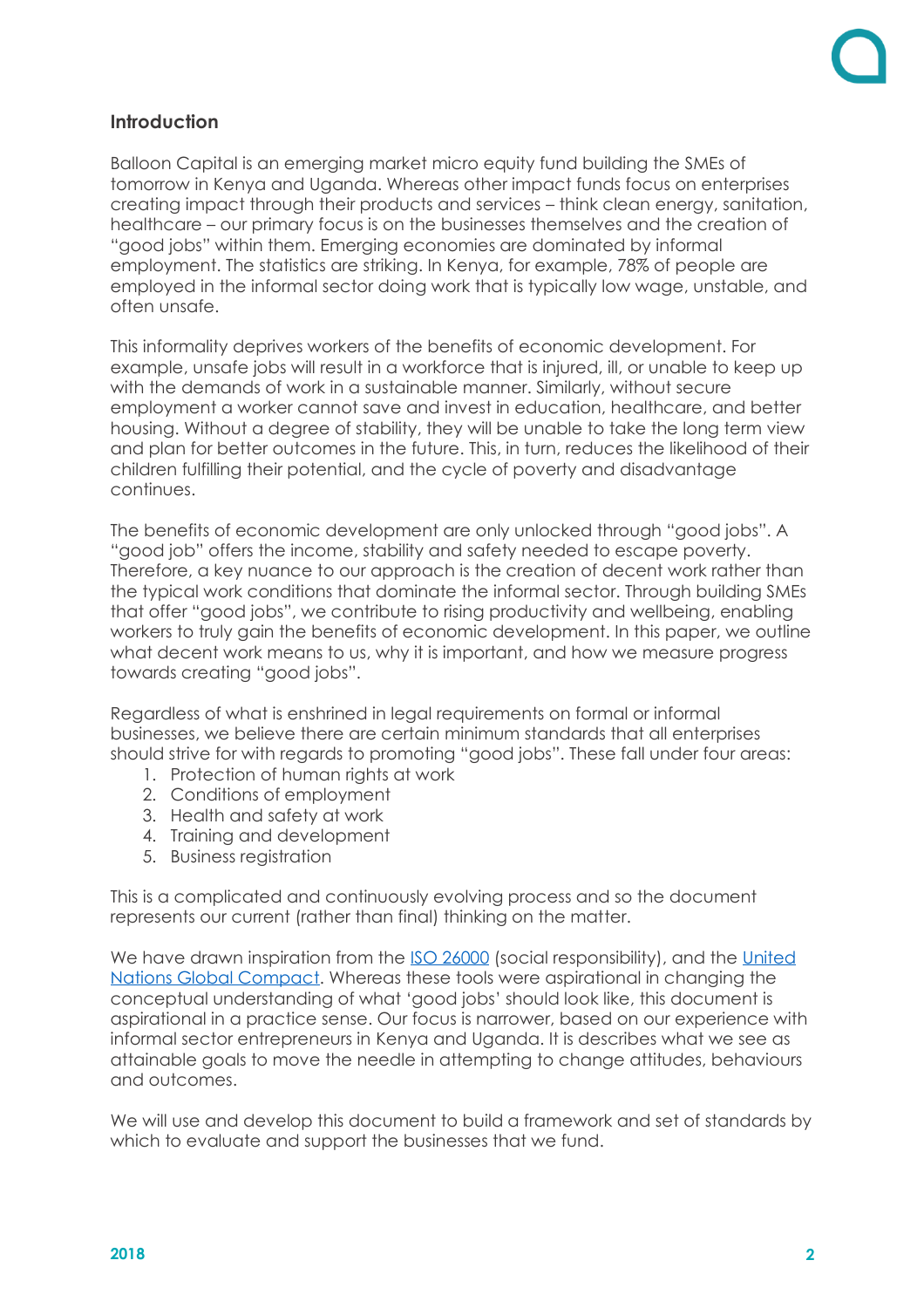# **1. Protection of human rights at work**

#### **Why improve protection of human rights at work?**

In a sense, it's in the name. The argument about fundamental human rights as a basic entitlement has already been won. Therefore, we do not believe there is a need to justify the importance of human rights and the associated requirements that apply to businesses.

The [United Nations Declaration on Human Rights](http://www.ohchr.org/EN/UDHR/Documents/UDHR_Translations/eng.pdf) sets out the features of life which global society has decided are important enough to guarantee to all humans. No work should encroach on these rights. In our context, this means three main requirements:

- 1. No discrimination in employment, remuneration or promotion decisions (e.g. based on gender, age or ethnicity)
- 2. No forced labour
- 3. No child labour

### **How we measure protection of human rights progress**

- 1. Does the organisation recruit and hire staff in a fair, transparent and open manner?
- 2. Does the organisation pay staff an equal wage for equal work?
- 3. Does the organisation have a just and consistent way of measuring performance and promoting staff based on merit?
- 4. Does the organisation engage in any practices which may be considered forced labour (e.g. withholding of pay or identity documents)?
- 5. Are there any underage people working at the business?

## **2. Conditions of employment**

## **Why improve conditions of employment?**

Conditions of employment relates to whether employees have employment contracts and the conditions captured in these contracts including:

- 1. Job security
- 2. Fair remuneration (wages, travel allowances, food provision etc.)
- 3. Fair working hours and schedules
- 4. Adequate leave (including sick leave)
- 5. Accommodating personal (e.g. religious) and family circumstances into work **arrangements**

The presence of employment contracts is important for both the employer and employee. They help to set expectations of the relationship (reducing the likelihood of disputes in the future) and attempt to balance power by affording both the employer and employee rights and responsibilities.

From a societal perspective, there are two reasons why contracts and the conditions described in them are important. First, as noted by Amartya Sen in his work for the ILO, remuneration is critical because it provides benefits through opportunities for consumption. This consumption can drive wellbeing through the acquisition of goods and services that help meet basic needs, such as safety, food, water, education and healthcare. Remuneration is additionally important, because it relates to a sense of equity and self-value.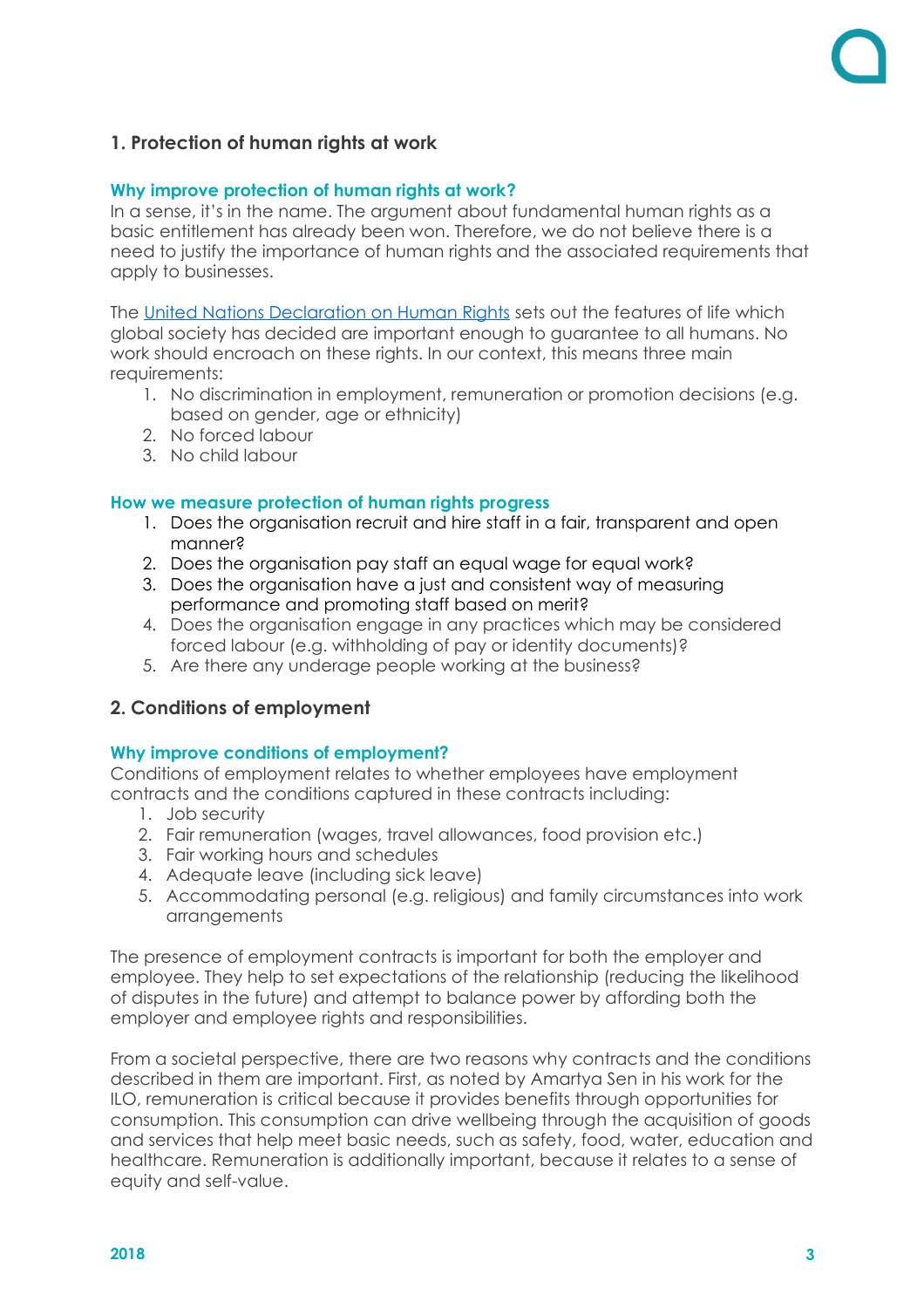

Secondly, fair working hours and schedules, adequate leave and accommodating personal and family circumstances into work allow individuals to have meaningful lives outside of employment, whether that is caring for dependents, pursuing additional training or building other livelihood opportunities.

From an employer perspective, conditions of work are important for three reasons. First, as these arrangements are rare in the informal economy, employers that offer beneficial characteristics are more likely to attract better quality staff looking for rewarding and secure work. Secondly, evidence suggests that these characteristics enhance productivity and therefore the bottom line. Thirdly, in an economy where one of the biggest challenges is finding reliable employees, these provisions contribute to a happier workforce that will want to stay employed at the business.

### **How we measure improvements in conditions of work?**

- 1. Are workers offered legally enforceable contracts of employment?
- 2. Is the total remuneration packaged offered to employees equal to or above minimum wage for the sector/area?
- 3. Are the average working hours and schedules of employees in line with legal standards?
- 4. Are workers given at least the minimum statutory leave?
- 5. Do workers have the right to take time off for personal and family circumstances?

### **3. Health, safety and wellbeing at work**

#### **Why improve health, safety and wellbeing at work?**

Given that most people spend the majority of their waking hours at work, what happens in the workplace is an important determinant of overall quality of life. If a society's workplaces are filled with hazards and workers are faced with high likelihoods of injury or illness, these not only affect working life but carry their effects outside of the workplace. Similarly, the workplace has the opportunity to bring purpose and positively contribute to employees wellbeing through their work.

There is a strong correlation between degree of workplace hazards and risk management at a national level and life expectancy and quality of life. The UK's Health and Safety Executive (a pioneer in global health and safety standards) describes health and safety as a ["cornerstone of a civilised society"](http://www.hse.gov.uk/aboutus/reports/30years.pdf).

Given the low standards of health and safety in the informal sector, our conceptualisation focusses on immediate, high-risk hazards in the workplace.

#### **How we measure improvements in health, safety and wellbeing at work?**

- 1. Is there a process of identifying and mitigating major risks in the workplace?
- 2. Are workers trained in health and safety (e.g. raising awareness of key hazards, how to use machinery, etc.)?
- 3. Do machines and equipment have the necessary health and safety requirements?
- 4. Are workers given personal protective and safety equipment where relevant?
- 5. In the event of an injury or illness, is there a remedial process in place to help the worker recover?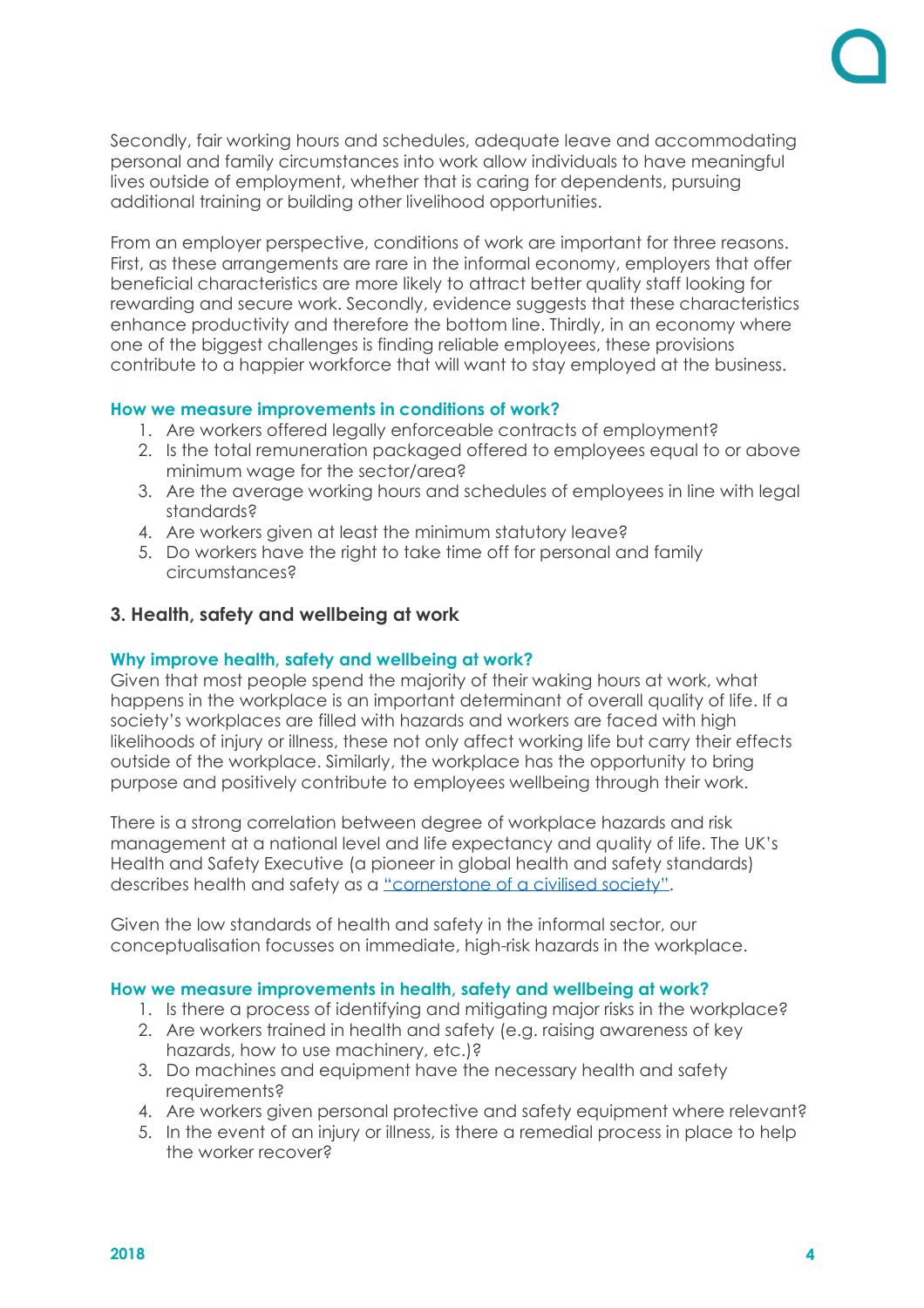6. Is there a formal process to receive feedback from staff which informs improvements to health and safety at work?

# **4. Training and development**

## **Why improve training and development of staff?**

Building the abilities and capacities of staff is important both for employees and employers. This takes place through formal training and development programmes but also through providing carefully thought out and documented processes to support staff (e.g. setting responsibilities in line with competence levels, feedback provided by managers, increasing responsibilities as capabilities grow, recorded procedures and guides, etc.)

From an employee's perspective, building the capabilities of employees can be very rewarding as employees experience a sense of personal development and growth. This is important for wellbeing and a sense of fulfilment. At the same time, these new skills make employees more employable, allowing them to move up the career ladder either in their existing organisation or elsewhere. This helps to secure an improved livelihood.

From an employer's perspective, improving the capabilities of employees is also important for several reasons. Firstly, through providing training and development opportunities, employees are more likely to be loyal to employers, thus improving retention of staff. Trust is a major challenge in employer-employee relationships and by taking the initiative, employers can help to foster a more collaborative and productive relationship. Employers in East Africa often cite inappropriately qualified staff as a significant barrier to growth. Investing in training and development can help to tackle this problem by developing the skills and attitudes needed to improve the quality and efficiency of work which helps businesses outperform competitors.

## **How we measure improvements in training and development of staff?**

- 1. Are workers given training as part of their onboarding process?
- 2. Are workers given access to ongoing formal training and development opportunities (e.g. when their responsibilities change)?
- 3. Does the business have key processes documented so workers can pursue their own development?
- 4. Does the business provide mentorship or coaching to workers (e.g. through performance management)?
- 5. Are their opportunities for staff to take on increasing responsibilities as their capabilities grow?

# **5. Business registration**

## **Why encourage business registration?**

Underpinning much of what is discussed above and setting the standard for a 'good job' is the law. The law regulates to create standards that businesses must adhere to. With 75%+ of people working in the informal sector, this is 75% of the population working outside the law and these standards. As noted by the [World Bank,](http://siteresources.worldbank.org/INTLAC/Resources/CH1.pdf) the specifics of what defines informality vary, but any characteristic is usually negative: unprotected workers, low productivity, unfair competition, evading law, underpayment or non-payment of taxes, and working "underground". To Balloon, a